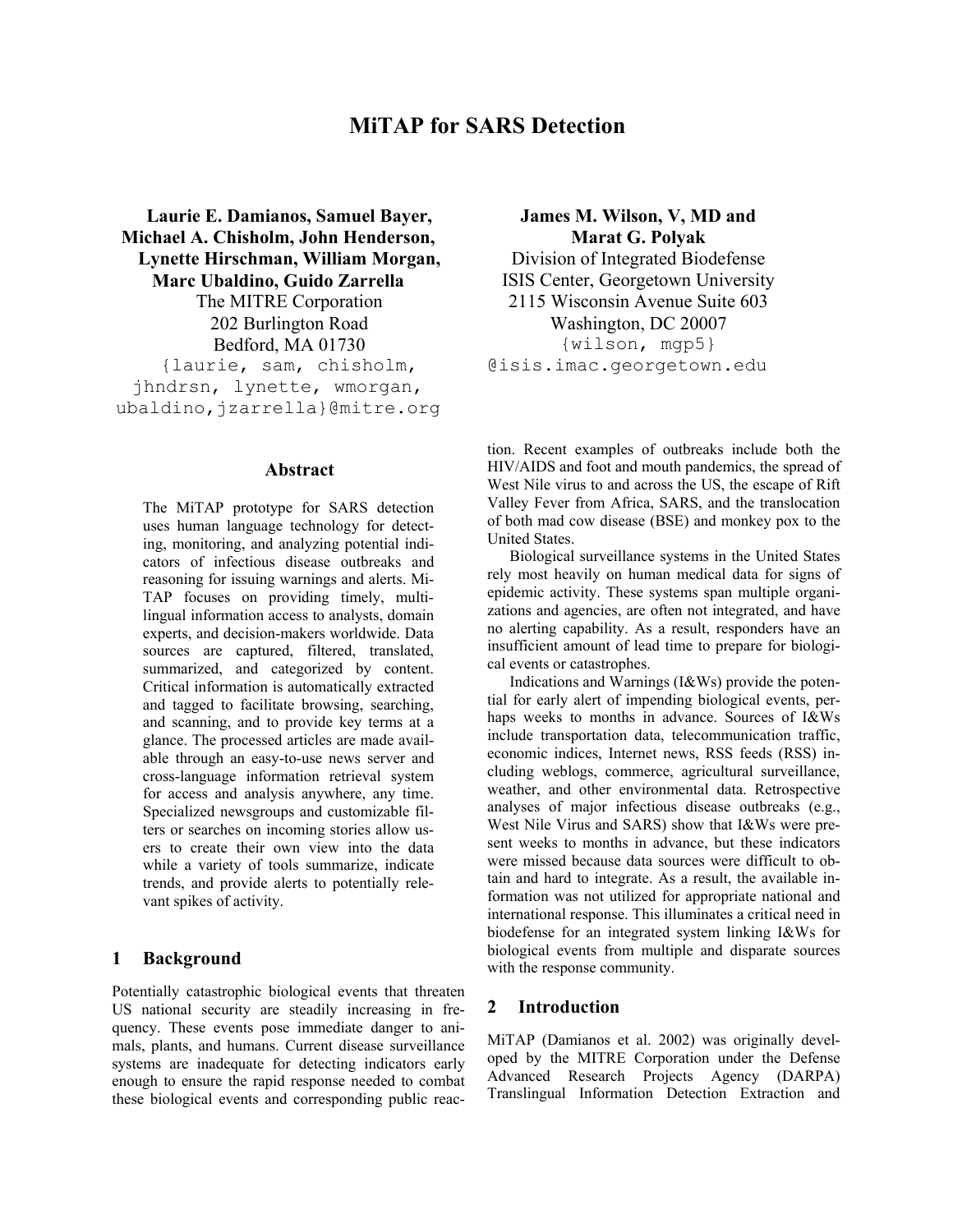Summarization (TIDES) program. TIDES aims to revolutionize the way that information is obtained from human language by enabling people to find and interpret relevant information quickly and effectively, regardless of language or medium. MiTAP was initially created for tracking and monitoring infectious disease outbreaks and other biological threats as part of a DARPA Integrated Feasibility Experiment in biosecurity to explore the integration of synergistic TIDES language processing technologies applied to a real world domain. The system has since been expanded to other domains such as weapons of mass destruction, satellite monitoring, and suspect terrorist activity. In addition, researchers and analysts are examining hundreds of MiTAP data sources for differing perspectives on conflict and humanitarian relief efforts.

Our newest MiTAP prototype explores the integration of outputs from operational data mining (anomaly detection), human language technology (information extraction, temporal tagging, machine translation, crosslanguage information retrieval), and visualization tools to detect SARS-specific I&Ws in Asia, with relevance to pathogen translocation to the United States. Using feeds from English and Chinese language newswire, weblogs, and other Internet data, the system translates Chinese text data and tracks keyword combinations thought to represent I&Ws specific to SARS outbreaks in China. Analysts can use cross-language information retrieval for retrospective analysis and improving the I&W model, save searches to use as filters on incoming data, view trends, and visualize the data along a timeline. Figure 1 shows an overview of the prototype.

Warnings generated by this MiTAP prototype are intended to complement traditional biosurveillance and communications already in use by the international public health community. This system represents an expansion of current US surveillance capabilities to detect biological agents of catastrophic potential.



Figure 1 Overview of the MiTAP prototype for SARS detection.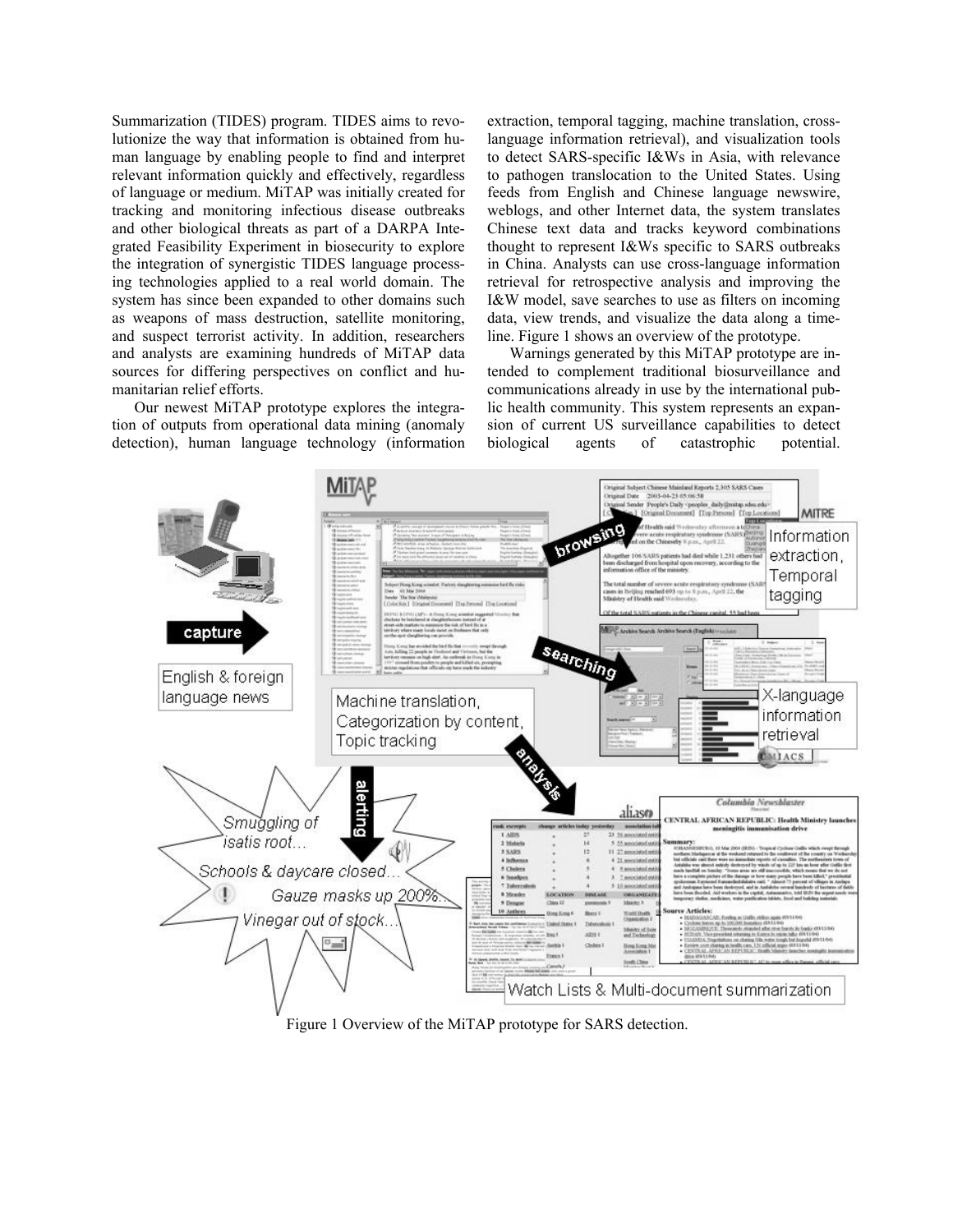## **3 Component Technologies**

The MiTAP prototype relies extensively on human language technology and expert system reasoning. Below, MiTAP capabilities are described briefly along with their contributing component technologies.

#### **3.1 Information Processing**

After Internet news sources are captured and normalized, they are passed through a zoner using human-generated rules to identify source, date, and other information such as headline, or title, and content. The Alembic natural language analyzer (Aberdeen et al. 1995; Vilain and Day 1996) processes the zoned messages to identify paragraph, sentence, and word boundaries as well as part-of-speech tags. The messages then pass through the Alembic named entity recognizer for identification and tagging of person, organization, location, and disease names. Finally, the article is processed by the TempEx normalizing time expression tagger (Mani and Wilson 2000).

For Chinese and other non-English sources, the CyberTrans machine translation system (Miller et al. 2001) is used to translate articles automatically into English. CyberTrans wraps commercial and research translation engines to produce a common set of interfaces; the current prototype makes use of the SYSTRAN Chinese-English system.

RSS feeds can provide a high volume textual gestalt. Weblogs, in particular, are a good source of timely text, some of which is topical and all of which is based on personal observations and experiences. Aggregate measurements on these feeds can provide indications of public health-related phenomena. Consider the relative rates of words and phrases such as "stay home from" or "pneumonia." Geotemporal location of non-seasonal spikes in relative rank of these strings can establish suspicion for further investigation by I&W experts.

#### **3.2 Browsing**

English language data and pairs of foreign language documents and their translated versions are made available on a news server (INN 2001) for browsing. The system categorizes and bins articles into newsgroups based on their content. To do this, the system relies on a combination of the information extraction results as well as human-generated rules for pattern matching. Newsgroups are created to provide multiple perspectives on the data; analysts can subscribe to specific disease tracking newsgroups, regional newsgroups, specific data source newsgroups, or to customized topic tracking newsgroups that may be based on several related subjects.

Tagged entities in each article are color-coded to enable rapid scanning of information and easy identification of key names. The five most frequently mentioned locations in each article as well as the top five people are presented as a list for quick reference.

#### **3.3 Information Retrieval**

To supplement access to the articles on the news server and to allow for retrospective analysis, articles are indexed using the Lucene information retrieval system (The Jakarta Project 2001) for English language documents and using PSE (Darwish 2002) for foreign language documents. Web links are maintained between foreign language documents and their translated versions to allow for more accurate human translations of selected documents.

Analysts can perform full text, source-specific queries over the entire set of archived documents and view the retrieved results as a relevance-ranked list or as a plot across a timeline. A cross-language information retrieval interface allows users to search in English across the Chinese language sources.

Users can also save specific search constraints to be used as filters on incoming data. These saved searches provide a simple analytic capability as well as an alerting feature. (See below.)

#### **3.4 Analysis**

To assist analysts in identifying relevant and related articles, we have integrated multi-document summarization and watch lists. Columbia University's Newsblaster (McKeown et al. 2002) automatically detects daily topics, clusters MiTAP articles around those topics, and generates multi-document summarizations which are made available on the news server. Multiple technologies (e.g., coreference, information extraction) from Alias I, Inc. (Baldwin et al. 2002) produces comprehensive views on specific named entities (i.e., people or disease) across MiTAP documents. These views are summarized through ranked lists, highlighting important topics of the day and activities which might indicate disease outbreak.

Finely-tuned searches can be saved and applied as filters or topic tracking mechanisms. These saved searches are automatically updated at specific intervals and can be aggregated and displayed visually as bar graphs to reveal spikes of activity that otherwise might go undetected.

#### **3.5 Alerting**

The MiTAP prototype has two separate alerting capabilities: saved searches and an integrated expert